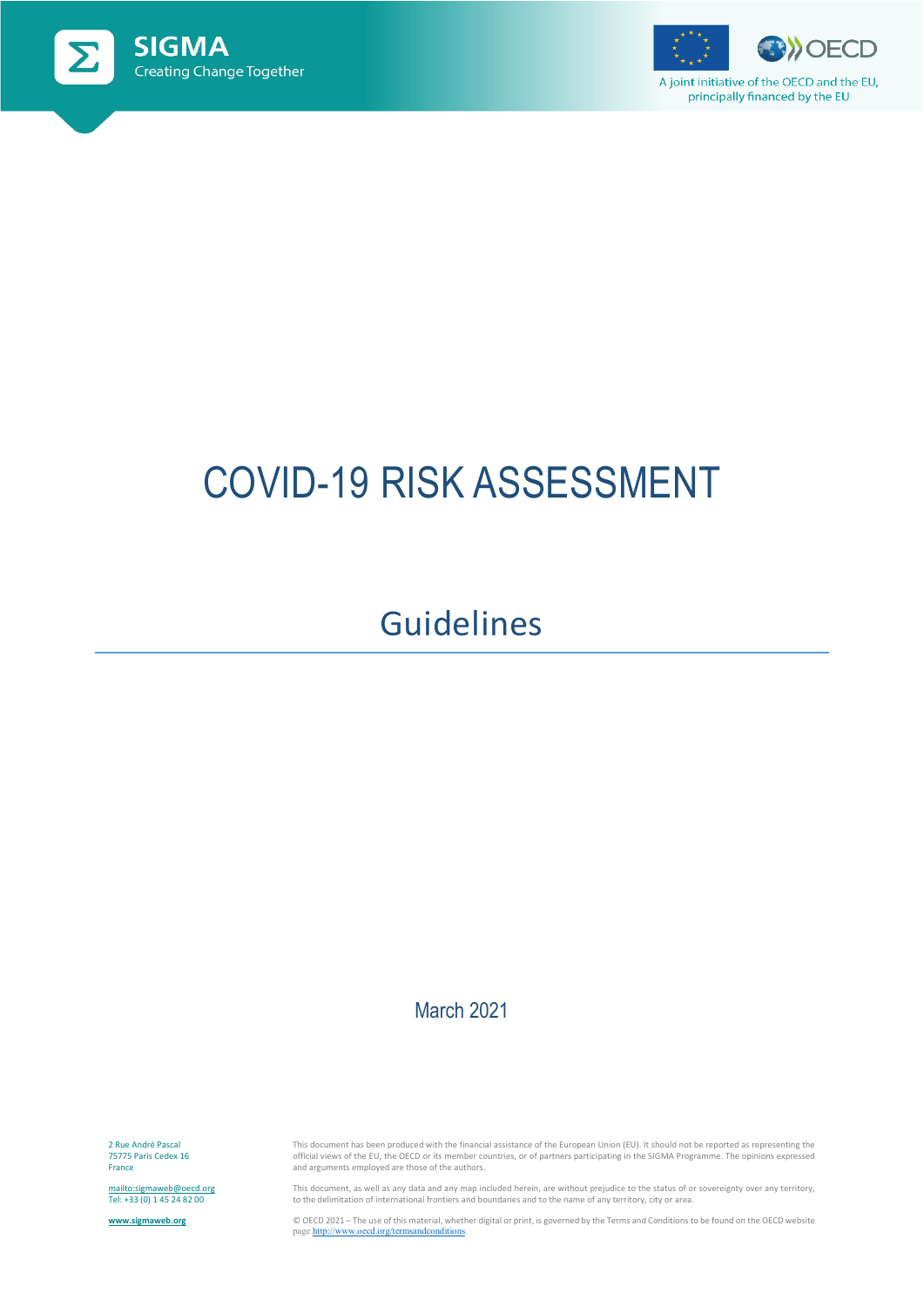# **Table of contents**

| 3. BASIC METHODOLOGY FOR THE IMPLEMENTATION OF A RISK MANAGEMENT SYSTEM  4         |
|------------------------------------------------------------------------------------|
|                                                                                    |
|                                                                                    |
|                                                                                    |
|                                                                                    |
|                                                                                    |
|                                                                                    |
|                                                                                    |
|                                                                                    |
| 4. IDENTIFICATION OF COVID RISKS IN KEY FIELDS OF FINANCIAL MANAGEMENT 10          |
|                                                                                    |
|                                                                                    |
|                                                                                    |
|                                                                                    |
| ANNEX I: INTERNAL CONTROL EVALUATION TOOL (EXTERNAL LINK)                          |
| ANNEX II. INSTRUCTIONS FOR USE OF THE INTERNAL CONTROL EVALUATION TOOL  12         |
| ANNEX III: RISK ASSESSMENT TOOL FOR PFM IN THE CONTEXT OF COVID-19 (EXTERNAL LINK) |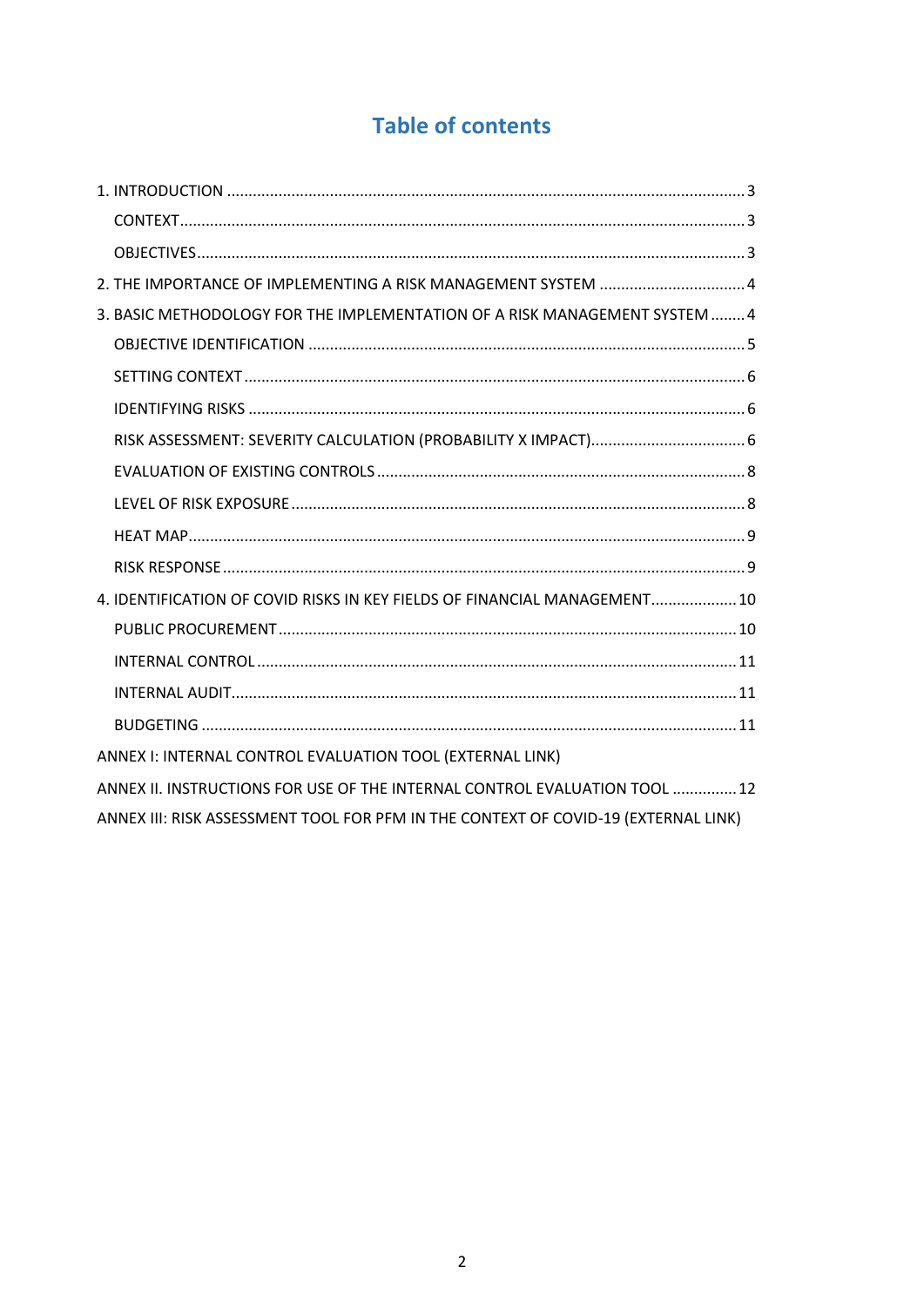# <span id="page-2-0"></span>1. INTRODUCTION

#### <span id="page-2-1"></span>CONTEXT

The crisis caused by coronavirus (COVID-19) has revealed the vulnerabilities and deficiencies of the conception of management systems in all areas of society (political, health, social, economic, industrial, educational). The full impact of the pandemic, and its magnitude, is still unknown. However, the first consequences can already be recognised in the increasing debt of individuals and states, as well as the serious damage to business, the rising unemployment rate and the potential risk of poverty for a large part of the population.

Faced with this scenario, the European Union has planned an increase in public contracts and investments in the different Member States in order to alleviate the consequences of the crisis. These investments should be planned on the basis of a risk analysis that would contribute to making appropriate decisions, taking into account uncertainty, the possibility of future problems and effects on strategic objectives.

There are important differences in the extent to which public administrations throughout the world base their management on risk analysis. Few Member States of the European Union base their management on an adequate risk analysis system. In general, the public sector has considered this type of tool as typical of the business sector and those states that have initiated the implementation of a risk management system have done so in a purely testimonial manner, often limited to developing a risk register. The crisis, however, has highlighted the enormous importance of anticipating and managing any threat or risk that endangers the achievement of the objectives of any organisation, whether public or private.

In fact, over the last few years, several pandemics have put public management systems in difficulty (type A influenza, Ebola, avian flu, the Zika virus). The different national security strategies of the last three years have not been unaffected by these and warnings have accumulated. An adequate risk analysis would have considered the pandemic as a risk, with a very low probability of occurrence but with a catastrophic impact, both in the public and private spheres and, therefore, sufficiently important to carry out preventive actions. The notion of risk management as common to the private sector or as merely bureaucratic has meant that little or no preventive action was taken in relation to the current pandemic, so the impact of COVID-19 has been critical.

This crisis has highlighted the importance of implementing an effective risk management system and not merely a token one. It has also proved the need to develop such a system from the bottom up, taking into account the risks over which managers have control, and from top to bottom, assessing strategic risks that can have a huge impact on an organisation as a whole.

It is necessary then to establish a system for the management of the risks generated by the pandemic, working in parallel on the preparation of contingency plans to cover existing and additional risks that an organisation may face, and to be prepared for future similar events. On the other hand, and once the risk has materialised, it will be necessary to address and foresee more risks as a result of this materialisation. In addition to health risks, the economic support packages and the relaxation of financial controls required by the immediacy of the needs to be met will expose governments to greater risks of fraud, corruption and financial mismanagement.

#### <span id="page-2-2"></span>**OBJECTIVES**

The COVID-19 crisis, due to its significant impact and its longevity, has revealed itself not as a short-term emergency but as a systemic crisis. The effects of this crisis, both on health and on the economy, will take a long time to disappear. Countries have reacted by adopting and implementing measures to combat the effects of the crisis, including immediate and urgent measures to respond promptly to the impact of the pandemic. However, it is also essential to carry out adequate planning in all areas, using as a reference the fulfillment of the organisational objectives and those factors that may put their achievement at risk. From this point of view, the four main objectives of these guidelines are as follows:

- Illustrate the importance of the implementation of a risk management system in the public sphere, emphasising that it is not a goal in itself, but a means to increase the chances of achieving objectives.
- Provide a basic manual for the implementation of a risk management system in any organisation or institution.
- Provide managers with a tool that helps them to assess the development of their internal control system and identify those areas in which improvements need to be made. This will facilitate the identification of risks in the internal control area.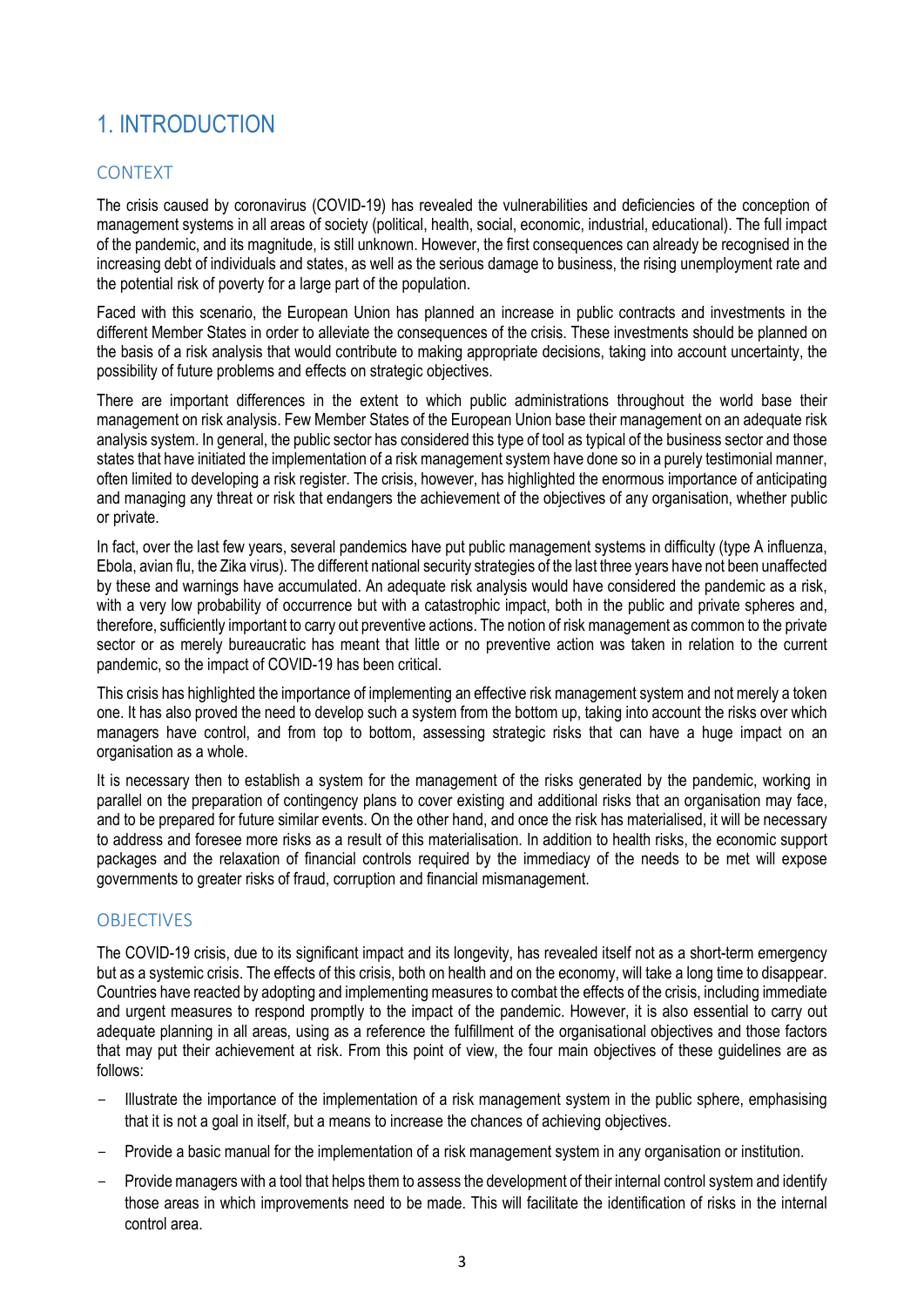Identify risks in the key fields of public financial management: public procurement, internal control, internal audit and budgeting.

# <span id="page-3-0"></span>2. THE IMPORTANCE OF IMPLEMENTING A RISK MANAGEMENT SYSTEM

According to the International Standard ISO 31000 on Risk Management[1,](#page-3-2) a risk is *the effect of uncertainty on objectives* and an effect is *a positive or negative deviation from what is expected*. On the other hand, risk management consists of co-ordinated activities to direct and control an organisation with regard to risk.

Risk assessment and management is one of the components of the Committee of Sponsoring Organisations of the Treadway Commission (COSO) integrated internal control framework. Therefore, it is a key part of the internal control system of any organisation, which is defined as<sup>[2](#page-3-3)</sup> "a *process effected by an entity's board of directors, management and other personnel designed to provide reasonable assurance of the achievement of objectives in the following categories: operational effectiveness and efficiency, financial reporting reliability, applicable laws and regulations compliance".*

Interest in the creation and implementation of an adequate internal control system based on risk management has been common for many years in the business sector, but it is relatively new for the public sector. The numerous cases of fraud and corruption, as well as the scarcity of resources and the increasing demand for transparency and efficiency from institutions, have caused concern in administrations about establishing systems to improve their public governance. The European Union has established<sup>3</sup> that the European Fund Management Authorities must implement effective and proportionate measures against fraud, taking into account the risks that have been detected.

An adequate internal control system and, therefore, an adequate risk management system, has innumerable advantages for any organisation, whether public or private, but in a context such as the current pandemic it becomes a crucial tool to be able to plan, allocate resources and anticipate potential threats appropriately. The numerous needs, the immediacy of the responses required by this emergency and the relaxation of controls in order to allow more agility of management, make it necessary to consider restructuring public internal control systems, starting with a risk analysis and assessment.

# <span id="page-3-1"></span>3. BASIC METHODOLOGY FOR THE IMPLEMENTATION OF A RISK MANAGEMENT SYSTEM

The objective of this section is to develop a risk management guide that may be used by any type of organisation as a reference for developing and implementing its own risk management system.

There are numerous manuals and methods that study risk assessment. This guide is primarily based on the five components of the COSO Internal Control Framework, which is currently the most widely accepted worldwide. However, it is also compatible with other internal control models or standards such as ISO 31000, CoCo in Canada or Cadbury in the United Kingdom.

According to this model, "*internal control is a process carried out by the Board of Directors, management and other staff of an entity, designed in order to provide a reasonable degree of security regarding the achievement of the objectives in terms of operations, reporting and compliance".* This process consists of five components:

- Control environment
- Risk assessment
- Control activities

l

<span id="page-3-2"></span><sup>1</sup> Issued by the International Organisation for Standardisation.

<span id="page-3-3"></span><sup>2</sup> Internal control – Integrated framework. COSO, 2013.

<span id="page-3-4"></span><sup>3</sup> Regulation (EU) No 1303/2013 of the European Parliament and of the Council of 17 December 2013 laying down common provisions on the European Regional Development Fund, the European Social Fund, the Cohesion Fund, the European Agricultural Fund for Rural Development and the European Maritime and Fisheries Fund and laying down general provisions on the European Regional Development Fund, the European Social Fund, the Cohesion Fund and the European Maritime and Fisheries Fund and repealing Council Regulation (EC), Article 125, paragraph 4, letter c.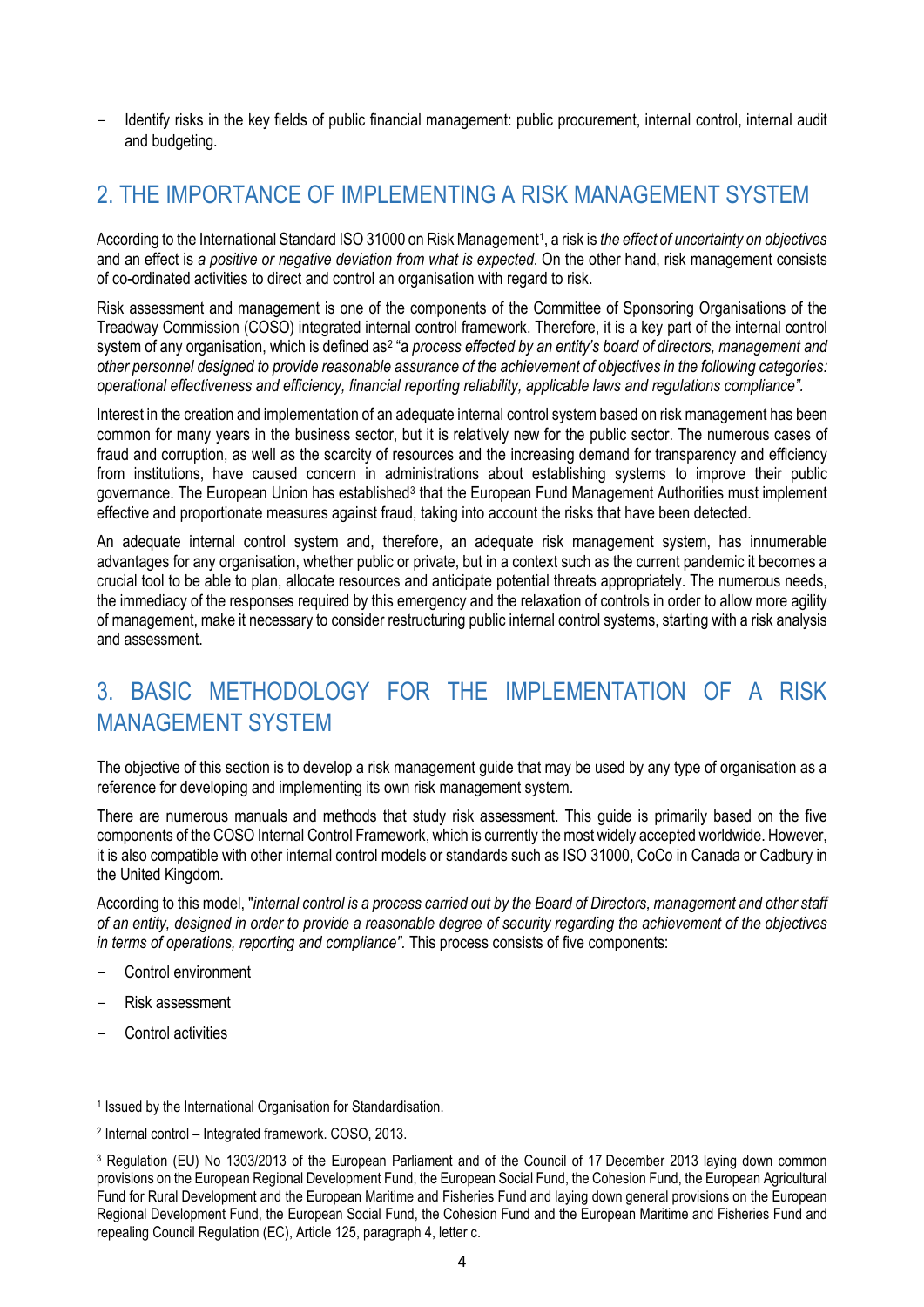- Information and communication
- Monitoring activities.

This manual focuses specifically on the second component; however, it is important to note that all five components must exist, function and interact with each other.

Before proceeding to study the risk analysis process, it is necessary to emphasise the importance of a demonstration of durable commitment from senior management to risk management through a statement that clearly expresses the objectives and the commitment of the organisation to risk management. This commitment should also be communicated appropriately within the organisation and to stakeholders.

The following figure shows the process that an organisation must follow to properly identify and manage its risks:



#### <span id="page-4-0"></span>OBJECTIVE IDENTIFICATION

An organisation has four types of objectives according to COSO:

- STRATEGIC: Related to the fulfillment of the entity's mission and vision.
- OPERATIONAL: Referring to the effectiveness and efficiency of the entity's operations, processes and resource allocation to achieve the strategic objectives.
- INFORMATION: Referring to the preparation of reports to be used by the organisation and other interested parties, taking into account the veracity, opportunity and transparency. These reports relate to financial and non-financial, internal and external information and also cover aspects of trust, opportunity, transparency and other concepts established by recognised bodies or entity policies.
- COMPLIANCE: Related to compliance with laws and regulations to which the entity is subject.

The strategic objectives should guide the organisation in achieving its mission and vision. The operational, information and compliance objectives are established using the strategic objectives as a basis, as are the specific targets for the different administrative units.

At this stage of the process, it is important to have a good understanding of the general functioning of the institution, as well as its strategic goals and objectives. To accomplish the above, it is recommended to review:

- All national and international regulations that affect the organisation, as well as all internal documentation, with the purpose of knowing the mission, vision, values and general guidelines of the institution.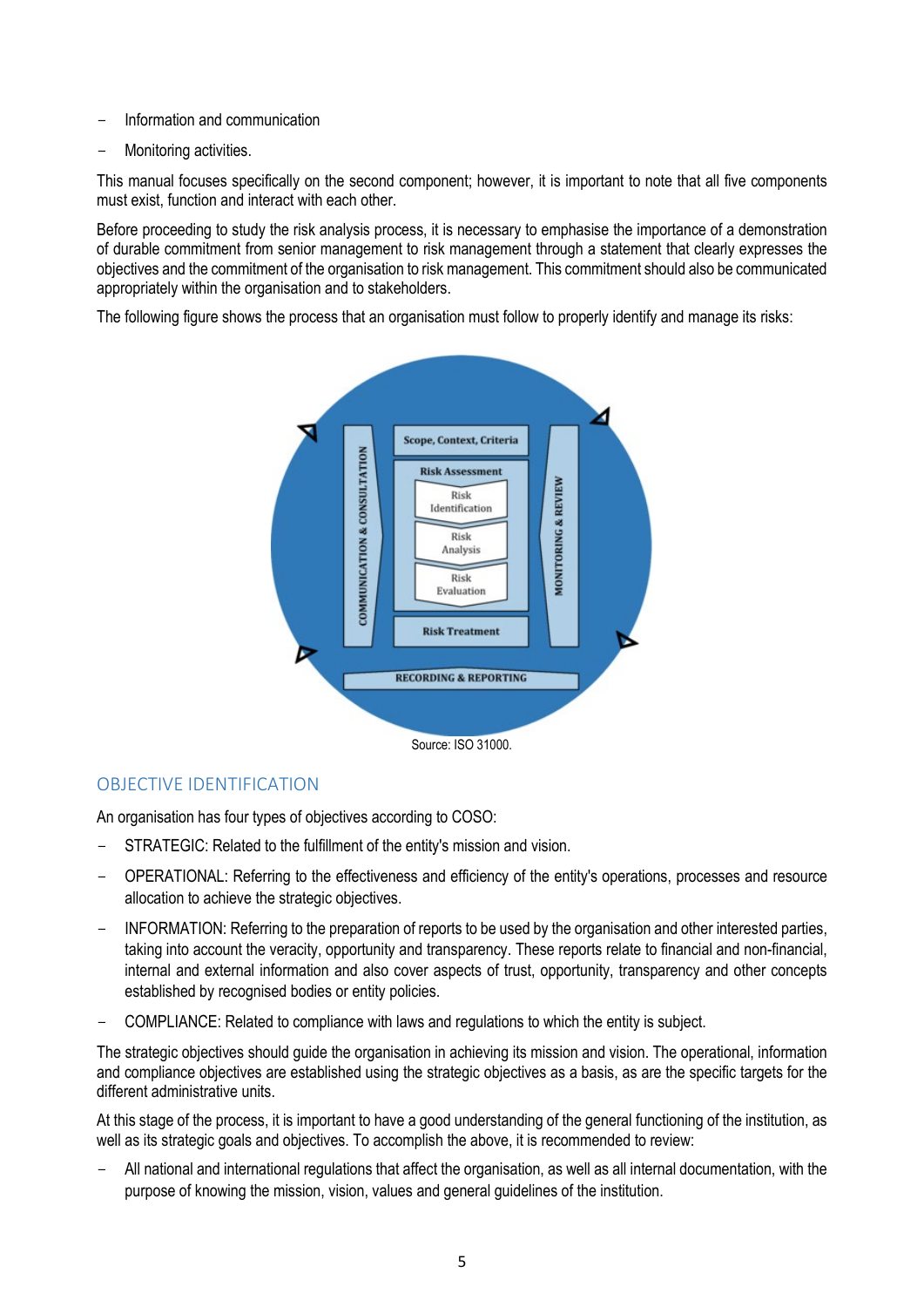- The organic structure of the institution, as well as its specific competences (such as an organisation manual, if any).
- The particular goals and objectives of each administrative unit in the organisation.

The organisation should identify its objectives properly and these should be achievable, clear, measurable and realistic. If the entity does not have defined objectives, this can be considered as a risk in itself, since it is impossible to measure the degree of their execution, or to define indicators for their improvement.

#### <span id="page-5-0"></span>SETTING CONTEXT

According to ISO 31000, an organisation should analyse and understand its external and internal context when designing the framework of risk management.

The analysis of external factors should consider the institutional environment, from a social, economic, cultural, political, legal or technological point of view. The study of internal factors implies the understanding of the institution itself through the examination of its organisational structure, operational model, compliance with plans and programmes, information systems, documentation of processes and procedures and financial resources, among the most relevant.

To carry out this analysis, it is necessary to use tools such as interviews, questionnaires and brainstorming with public servants of different hierarchical levels, who are familiar with the performance of the organisation's processes. It is also important to conduct interviews with people outside the entity; develop flow charts to locate possible risks in processes; analyse different scenarios and periodically review economic, technological and regulatory factors, among others, that may affect how the institution operates.

Additionally, historical records of risks that materialised or were close to materialising, opinions of specialists and experts, evaluation reports from previous years and indicators generated in the institution should be considered.

#### <span id="page-5-1"></span>IDENTIFYING RISKS

Once a thorough understanding of the entity is achieved and its objectives and processes have been understood, the process of identifying risks that may jeopardise these objectives can begin.

This process consists of determining the types of risk that exist and their influence on the institutional activities. Identification is one of the key activities within the risk management process, as without proper risk identification it is very difficult to achieve successful management. Thus, carrying out a risk inventory and analysing the causes of the events that generate them is key to understanding the sources of risk.

There are different categories of risk, including strategic, financial, operational, legal, technological, reputational or image.

There are different techniques in order to identify risks correctly, such as:

- Process mapping
- Self-assessment workshops
- **Brainstorming**
- Analysis of performance indicators
- Interviews and questionnaires
- Materialised risk records.

#### <span id="page-5-2"></span>RISK ASSESSMENT: SEVERITY CALCULATION (PROBABILITY X IMPACT)

The assessment of the identified risks consists of calculating the severity of the risk, which is a magnitude expressed by the product of the probability that a risk will materialise, multiplied by the impact it would produce if it materialised:

**RISK SEVERITY = PROBABILITY \* IMPACT**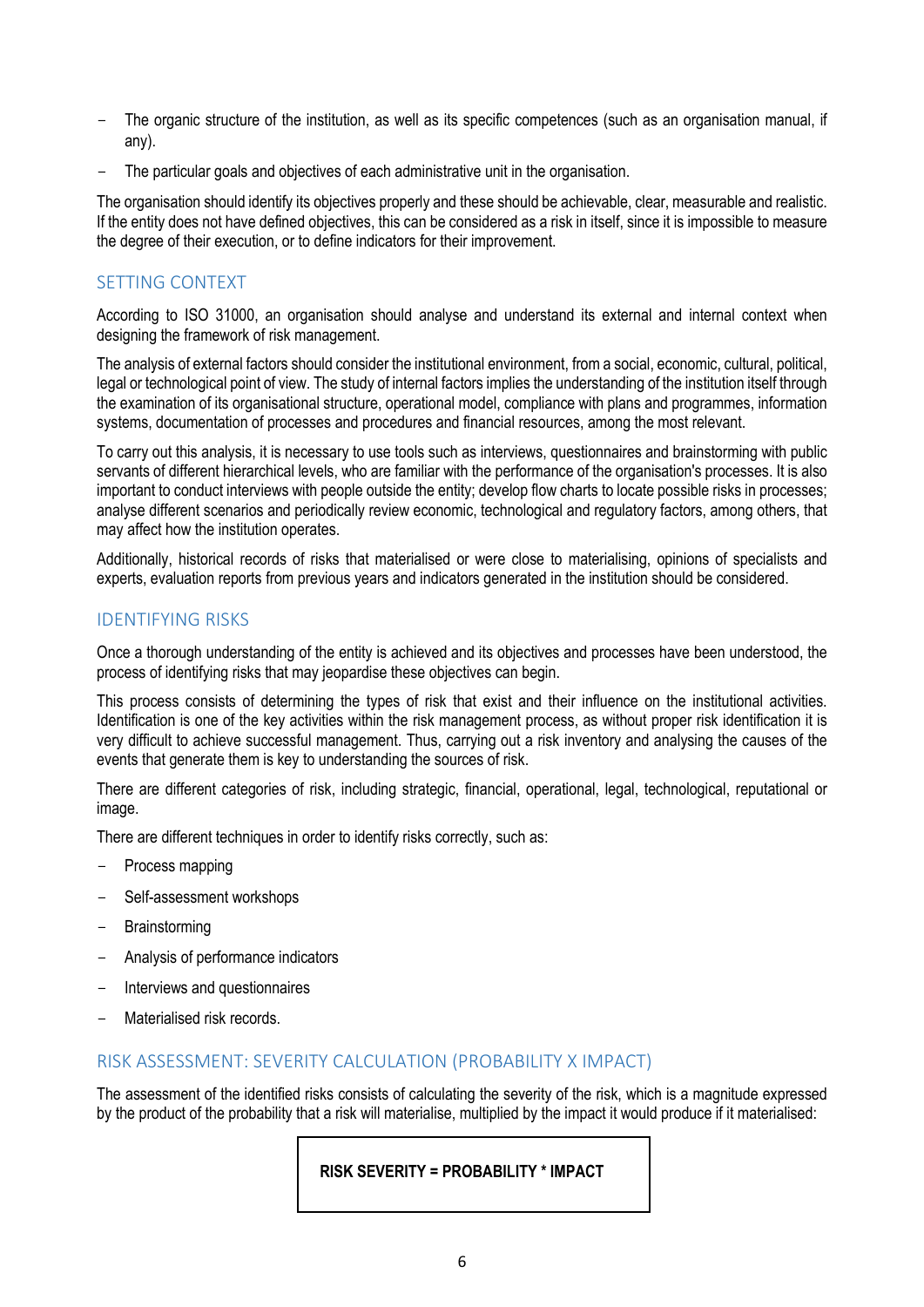The calculation can be carried out using qualitative or quantitative techniques:

- Qualitative: through the judgment of experts, who know precisely the activities, processes and environment in which the institution operates.
- Quantitative: determining the value of a risk using statistical models and calculating the expected loss due to its materialisation. Ideally, the institution has records of materialised risks for at least the last five years. If not, the calculation can be carried out through questionnaires, interviews, checklists, etc.

#### PROBABILITY

The probability of occurrence consists of calculating the possibilities that the risk materialises. Once the probability is measured, a value is assigned taking into account a scale such as the following:

| Category           | Value                                                                                        | <b>Description</b>                                                                             |  |  |
|--------------------|----------------------------------------------------------------------------------------------|------------------------------------------------------------------------------------------------|--|--|
| <b>Very Likely</b> | 5                                                                                            | Risk probability is very high, that is, equal to or greater than 90% certainty that it occurs. |  |  |
| <b>Likely</b>      | 4                                                                                            | Risk probability is high, that is, there is between 66% to 89% certainty that it occurs.       |  |  |
| <b>Possible</b>    | 3                                                                                            | Risk probability is medium, that is, there is between 31% to 65% certainty that it occurs.     |  |  |
| <b>Unlikely</b>    | Risk probability is low, that is, there is between 11% to 30% certainty that it occurs.<br>2 |                                                                                                |  |  |
| Very unlikely      |                                                                                              | Risk probability is very low, that is, there is between 1% and 10% certainty that it occurs.   |  |  |

Source: SIGMA.

#### IMPACT

The impact is evaluated by taking into account the consequences that risk materialisation can have on the institution. Calculating the impact quantitatively is very difficult, as it is necessary to have records of the value of the consequences of the materialisation of a risk for the organisation, not only financially, but also for the image or for the efficiency of the institution. Therefore, the impact is usually estimated qualitatively through expert judgment.

The impact is usually calculated according to the following categories:

| Category                                                                            | Value | <b>Description</b>                                                                                                                                                                        |  |
|-------------------------------------------------------------------------------------|-------|-------------------------------------------------------------------------------------------------------------------------------------------------------------------------------------------|--|
| <b>Catastrophic</b>                                                                 | 5     | Risk materialisation seriously influences the development of the process and the fulfillment<br>of its objectives, ultimately preventing it from developing.                              |  |
| <b>Major</b>                                                                        | 4     | Risk materialisation would significantly damage the development of the process and the<br>fulfillment of its objectives, preventing it from developing normally.                          |  |
| <b>Moderate</b>                                                                     | 3     | Risk materialisation would cause a deterioration in the development of the process by<br>hindering or delaying the fulfillment of its objectives, preventing it from developing properly. |  |
| $\mathbf{2}$<br><b>Minor</b><br>affect the fulfillment of its strategic objectives. |       | Risk that causes minor damage to the development of the process and does not majorly                                                                                                      |  |
| Insignificant                                                                       |       | Risk that may have a small or no effect on the development of the process and does not<br>affect the fulfillment of its strategic objectives                                              |  |

Source: SIGMA.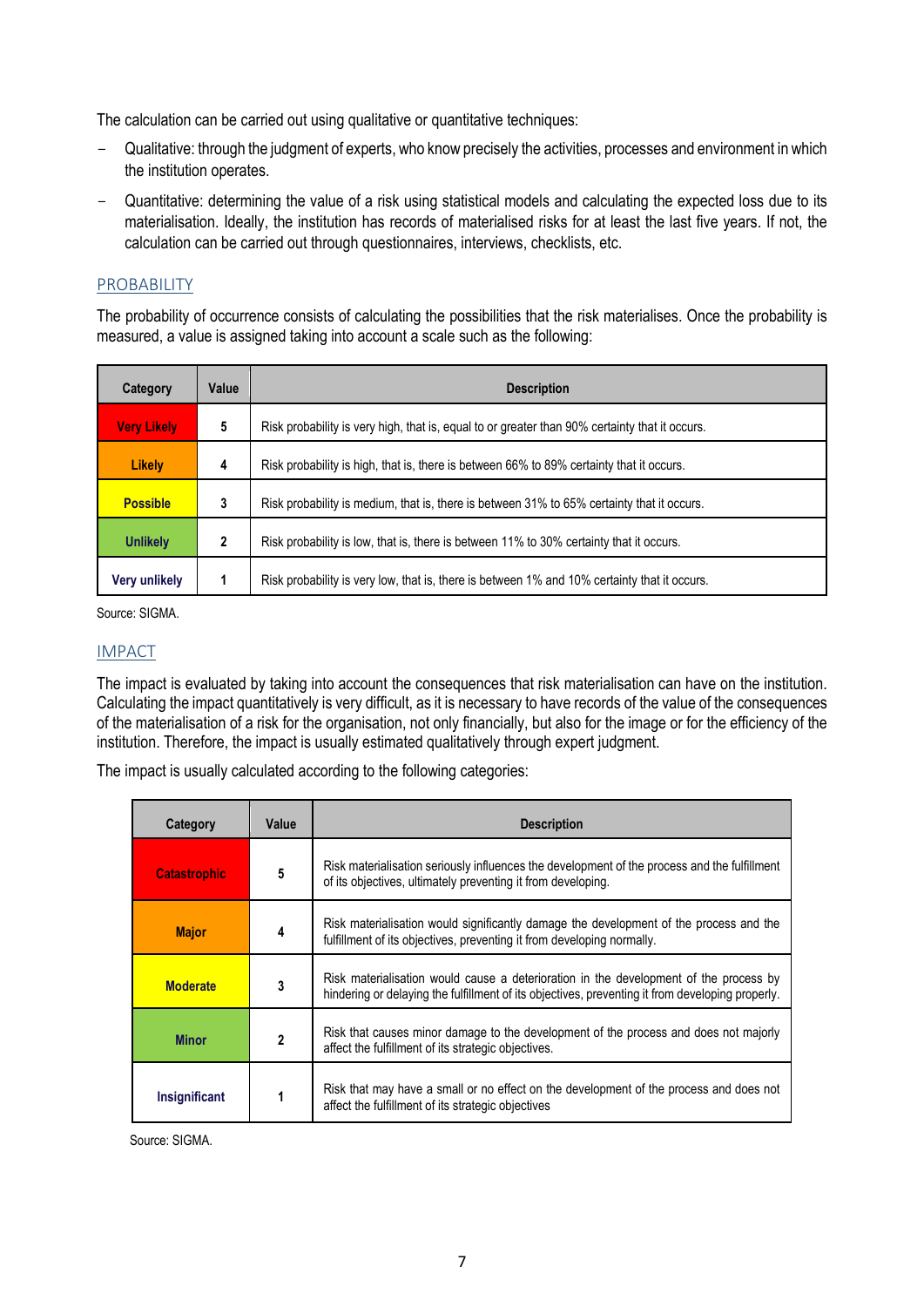#### <span id="page-7-0"></span>EVALUATION OF EXISTING CONTROLS

Once the risks have been identified and evaluated, it is necessary to review the control activities that already exist in the organisation to mitigate them. However, these controls not only have to exist, they also have to be well designed and effective.

Measurement of the effectiveness of controls can be done by taking into account their characteristics (design), their use and efficacy (effectiveness) or both. For a risk management system that is still under development, only the design of the controls can be evaluated by examining their characteristics, as historical data would be needed to measure the level of effectiveness.

|                       | <b>CHARACTERISTICS CONTROL DESIGN</b> | <b>CLASIFICATION</b> | <b>VALUE CONTROL</b> |  |
|-----------------------|---------------------------------------|----------------------|----------------------|--|
| <b>PERIODICITY</b>    | <b>OPORTUNITY</b>                     |                      | <b>DESIGN</b>        |  |
| <b>PERMANENT</b>      | <b>PREVENTIVE</b>                     | <b>OPTIMAL</b>       | 5                    |  |
| <b>PERMANENT</b>      | <b>CORRECTIVE</b>                     |                      |                      |  |
| <b>PERMANENT</b>      | <b>DETECTIVE</b>                      |                      |                      |  |
| <b>PERIODICAL</b>     | <b>PREVENTIVE</b>                     | <b>WELL</b>          | 4                    |  |
| <b>PERIODICAL</b>     | <b>CORRECTIVE</b>                     |                      |                      |  |
| <b>PERIODICAL</b>     | <b>DETECTIVE</b>                      | <b>MODERATE</b>      | 3                    |  |
| <b>OCCASIONAL</b>     | <b>PREVENTIVE</b>                     |                      |                      |  |
| <b>OCCASIONAL</b>     | <b>CORRECTIVE</b>                     | <b>POOR</b>          | $\overline{2}$       |  |
| <b>OCCASIONAL</b>     | <b>DETECTIVE</b>                      | <b>VERY POOR</b>     | 1                    |  |
| <b>NOT DETERMINED</b> | <b>NOT DETERMINED</b>                 | <b>NON EXISTENT</b>  |                      |  |

The following is the basic valuation matrix of the controls associated with the identified and evaluated risks:

Source: SIGMA.

#### <span id="page-7-1"></span>LEVEL OF RISK EXPOSURE

The level of risk exposure is determined by the division between the severity value and the existing controls value:

| <b>RISK</b><br>=<br><b>EXPOSURE</b> | <b>RISK SEVERITY</b><br><b>CONTROL VALUE</b> |
|-------------------------------------|----------------------------------------------|
|                                     |                                              |

The values resulting from this formula will allow the classification of the risk according to the level of exposure, as can be seen in the following table:

| <b>RISK EXPOSURE INDICATOR</b> | <b>VALUE</b> | LEVEL OF EXPOSURE TO RISK |
|--------------------------------|--------------|---------------------------|
|                                | $8.0 - 25.0$ | <b>UNACCEPTABLE</b>       |
| <b>RISK SEVERITY</b>           | $4.0 - 7.99$ | <b>MAJOR</b>              |
| <b>CONTROL VALUE</b>           | $3.0 - 3.99$ | <b>MEDIUM</b>             |
|                                | $0.2 - 2.99$ | <b>MINOR</b>              |

Source: SIGMA.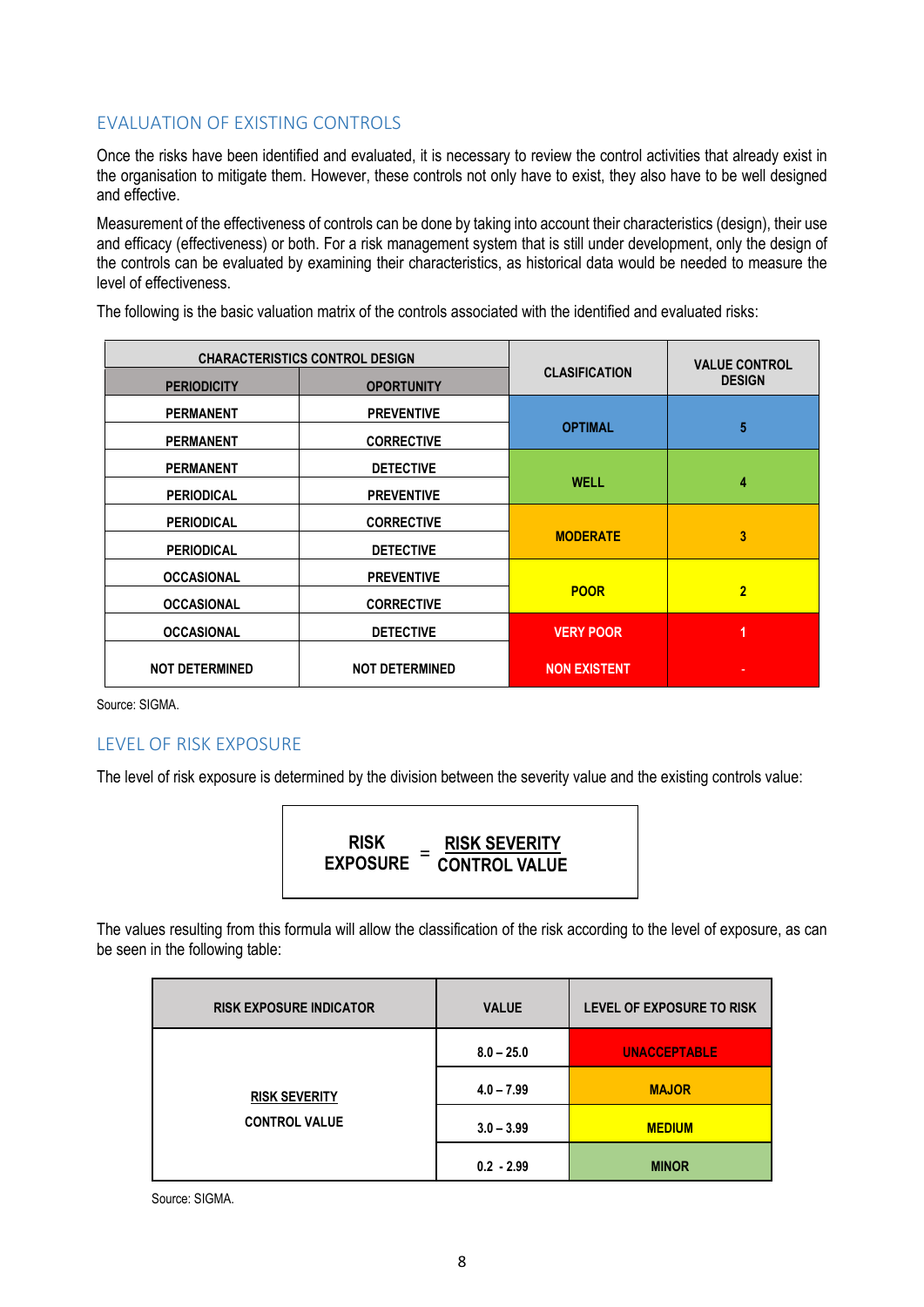With these results, the organisation will be able to prioritise the risks to which it is exposed and select the most appropriate responses.

#### <span id="page-8-0"></span>HEAT MAP

Another, visual, way of looking at the level of risk exposure is to develop a heat map. A heat map enables us to visualise which risks have the highest degree of frequency and impact. Decisions must then be taken on the responses to the risks located in the higher levels.



Source: SIGMA.

The risks in the red boxes are those with unacceptable levels of exposure and actions must be taken to mitigate them.

#### <span id="page-8-1"></span>RISK RESPONSE

To respond to the assessed risks, the institution analyses and determines the actions to be taken in order to align the assessed risks with its strategy and objectives. There are different responses to the assessed risks that must be considered based, among other factors, on the ratio between the expected benefit and the cost of the action to be taken:

- 1. **Assume risk**: Once the impact the risk has on strategic objectives has been analysed, it is concluded that it cannot be reasonably mitigated, and it is decided not to take any action. This strategy should be used only for risks with low impact and low probability of occurrence.
- 2. **Monitor risk**: In this case, a periodic monitoring of the risk should be done to check if the probability of occurrence increases. In this case, those responsible for managing risks must act immediately by implementing actions to mitigate it. This type of strategy is applicable for risks with high impact and low probability of occurrence.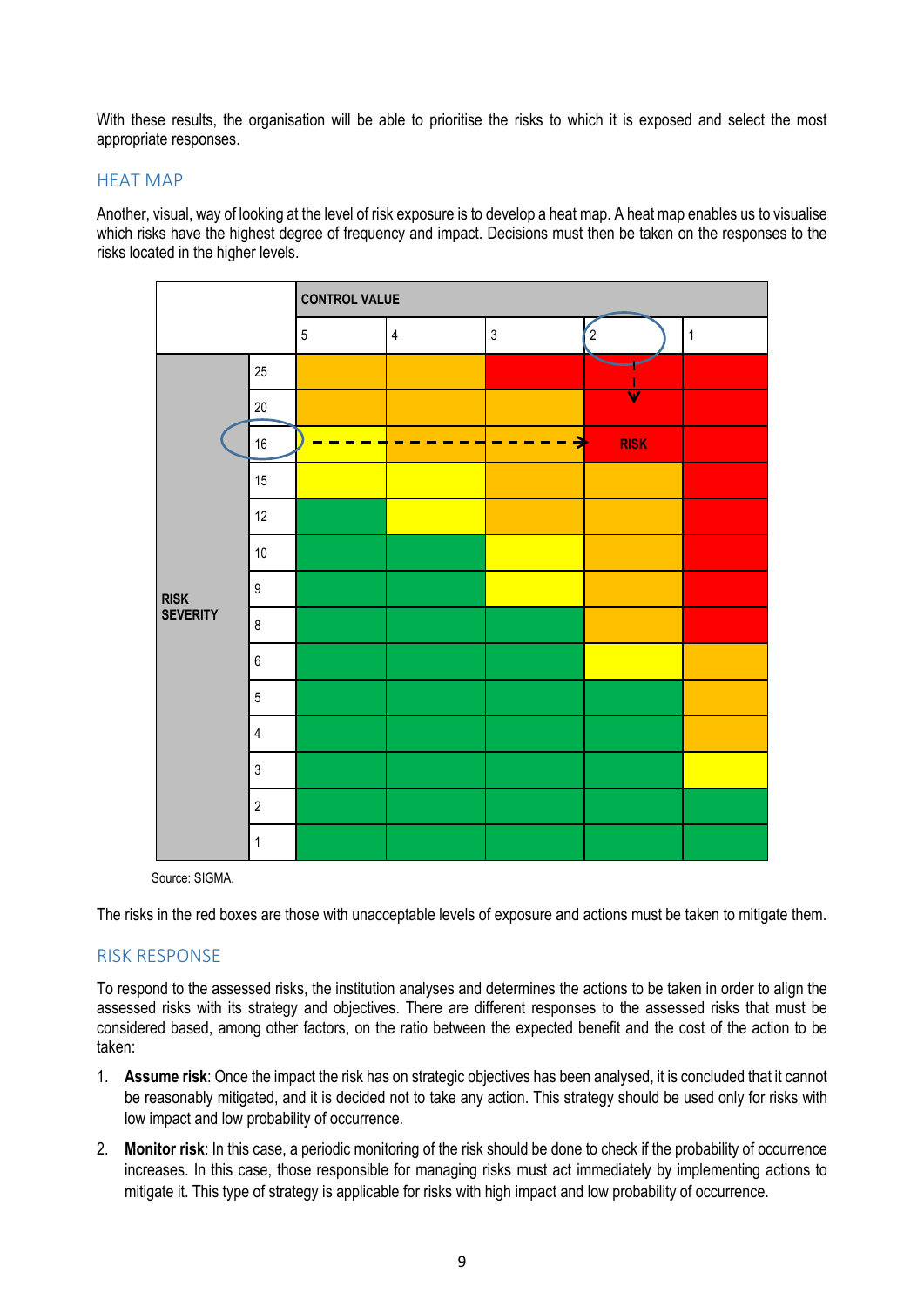- 3. **Avoid risk**: This type of response refers to eliminating the factor or factors that are causing the risk; that is, if a part of the process is at high risk, the entire segment receives substantial changes for improvement, redesign or elimination.
- 4. **Transfer risk**: This response consists of transferring the risk to a third party. The third party must have experience of performing the work safely or under permanent risk. The responsibility will be of the third party and this party will assume the impacts or losses derived from its materialisation. The risk transfer strategy is currently one of the most used, for example, taking out insurance.
- 5. **Reduce risk**: This strategy applies when a risk has been identified and represents a threat to the fulfillment of the strategic objectives. The institution must establish actions aimed at reducing the probability of occurrence (prevention actions) and the impact (contingency actions), such as specific internal control measures and optimisation of procedures.
- 6. **Share risk**: This refers to distributing the risk and the possible consequences through partial transfers, in which the objective is not to be completely disengaged, but to segment the risk and distribute it to different administrative units or people, who will be responsible for one part of the risk.

The adoption of one of these strategies or the combination of several of them will result in a residual risk, which must be assumed responsibly by the heads of the administrative units in question.

However, the risk management process does not end there. Each risk must be monitored and controlled by its owner. Tt would also be beneficial to have a section in the organisation dedicated to internal control that carries out general monitoring of the entire system, including risk management.

# <span id="page-9-0"></span>4. IDENTIFICATION OF COVID RISKS IN KEY FIELDS OF FINANCIAL MANAGEMENT

As the general methodology to design an adequate risk management in an entity of any type and size has been defined, this section of the guide focuses on making an initial identification of risks in the most important areas of financial management: public procurement, budgeting, internal control and internal audit. It is not exhaustive and each body must analyse its needs, objectives and risks, which may or may not coincide with those related in this guide. It is not the objective of this guide to assess and prioritise specific risks, nor to identify their 'owner'. These categories will be different in each institution and, therefore, each one should carry out this work individually.

The COVID-19 crisis is the determining and cross-cutting factor that will condition the context for all the fields analysed. SIGMA has studied the consequences and risks that this crisis has implied. A cross-sectional study has been carried out regarding all the fields analysed (public procurement, budgeting, internal control and internal audit), selecting risks that have been repeated in different Member States and adding others that may occur.

#### <span id="page-9-1"></span>PUBLIC PROCUREMENT

When grouping the risks, SIGMA started by identifying the objectives of the public procurement process, divided into COSO categories: strategic, operational, informational and compliance. Simple and very general objectives have been selected, since this list of risks is not addressed to any particular institution, but rather seeks to frame almost any public body. In this sense, the stated objectives are the following:

- **STRATEGIC OBJECTIVE:** Delivery of goods and provision of services necessary for the fulfillment of the functions of the public authority in a punctual, economic and efficient manner.
- PERFORMANCE OBJECTIVE: Resource optimization. Fast, agile and reliable acquisitions.
- **INFORMATION OBJECTIVE:** Transparency.
- **COMPLIANCE OBJECTIVE:** Comply with the current legislation.

SIGMA has identified some of the most recurrent risks that endanger the fulfillment of these objectives, particularly in the context of the coronavirus crisis. They are listed in **ANNEX III**.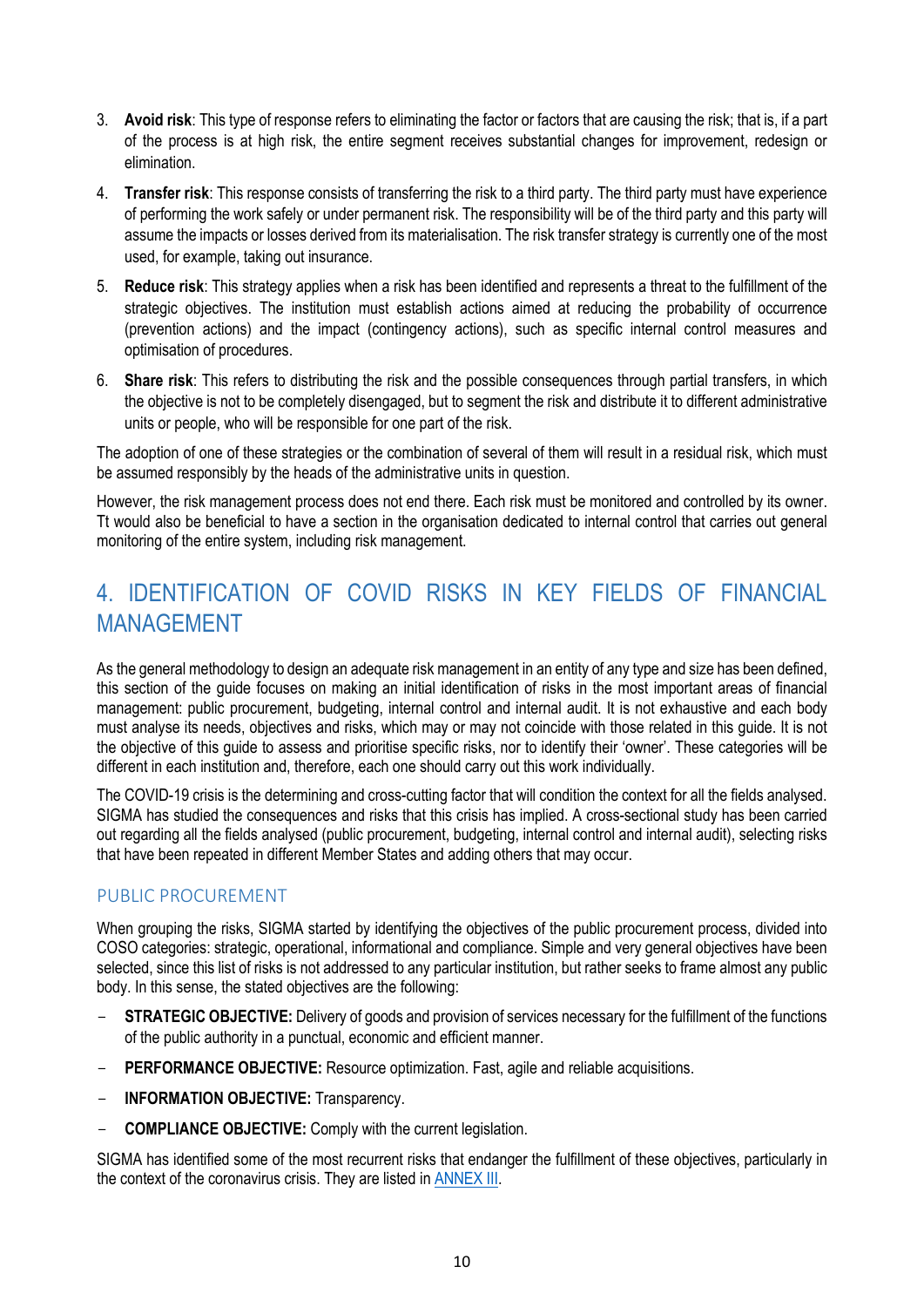#### <span id="page-10-0"></span>INTERNAL CONTROL

Before identifying risks that affect the entity's internal control, it is necessary to make a first assessment of the internal control system itself. It is very common for organisations not to have an internal control system as such, but they do have control activities that can be evaluated. In this way, the very idea of internal control as a system and its importance is also transmitted to the entity.

Attached to this work is a basic tool for the evaluation of the internal control system of any entity [\(ANNEX I\)](http://www.sigmaweb.org/publications/COVID-risk-assessment-guidelines-Annex-1-internal-control-evaluation-tool-SIGMA-March-2021.xlsx), based on the integrated COSO framework. Instructions for its use are developed i[n ANNEX II.](#page-11-0) The result will be the confidence level of the entity's system and of each COSO component, ranging from nonexistent to high.

Once the organisation's internal control system has been evaluated, it is easier to detect its risks. The list of risks identified by SIGMA in the COVID context is found i[n ANNEX III.](http://www.sigmaweb.org/publications/COVID-risk-assessment-guidelines-Annex-3-public-financial-management-risk-assessment-tool-SIGMA-March-2021.xlsx)

#### <span id="page-10-1"></span>INTERNAL AUDIT

Although internal audit can be considered a part of internal control, it has been considered appropriate to analyse it separately due to its importance in the current context. Both internal control and internal audit itself must make a great effort to adapt to the current conditions in which the urgency of needs, teleworking and the use of IT tools pose challenges to carry out their objectives in an optimal way. Under these circumstances, a series of risks for internal audit in the COVID environment are identified in [ANNEX III.](http://www.sigmaweb.org/publications/COVID-risk-assessment-guidelines-Annex-3-public-financial-management-risk-assessment-tool-SIGMA-March-2021.xlsx)

#### <span id="page-10-2"></span>BUDGETING[4](#page-10-3)

 $\overline{a}$ 

Based on the categorisation of objectives according to COSO, the following have been identified for the budgeting area:

- **STRATEGIC OBJECTIVE:** Adequate estimation of the financial resources and the expenditures in order to accomplish the strategic objectives of the organisation.
- PERFORMANCE OBJECTIVE: Optimisation of resources.
- **INFORMATION OBJECTIVE:** Offer complete and reliable information regarding income and expenditures.
- **COMPLIANCE OBJECTIVE:** Comply with the budgetary regulations.

In an environment such as the current one, budgetary activity is complicated by unforeseen expenses to meet the most urgent needs, which must be covered by increasing borrowing and/or by reducing other less urgent but necessary expenses. A list of risks can be found in [ANNEX III.](http://www.sigmaweb.org/publications/COVID-risk-assessment-guidelines-Annex-3-public-financial-management-risk-assessment-tool-SIGMA-March-2021.xlsx)

<span id="page-10-3"></span><sup>4</sup> In this section, we do not attempt to address fiscal risk management in detail. Fiscal risks tends to describe large deviations from fiscal forecasts. Fiscal risk management is about monitoring, mitigating and managing these risks so that the public finances remain on a sound footing. The central budget authority normally manages them centrally, although each line ministry and agency must comply with the requirements and guidelines of sound budgetary practice. For more information on fiscal risk management, see OECD [GOV/PGC/SBO(2020)6] *Best Practices for Managing Fiscal Risks* [http://www.oecd.org/officialdocuments/publicdisplaydocumentpdf/?cote=GOV/PGC/SBO\(2020\)6&docLanguage=En](http://www.oecd.org/officialdocuments/publicdisplaydocumentpdf/?cote=GOV/PGC/SBO(2020)6&docLanguage=En)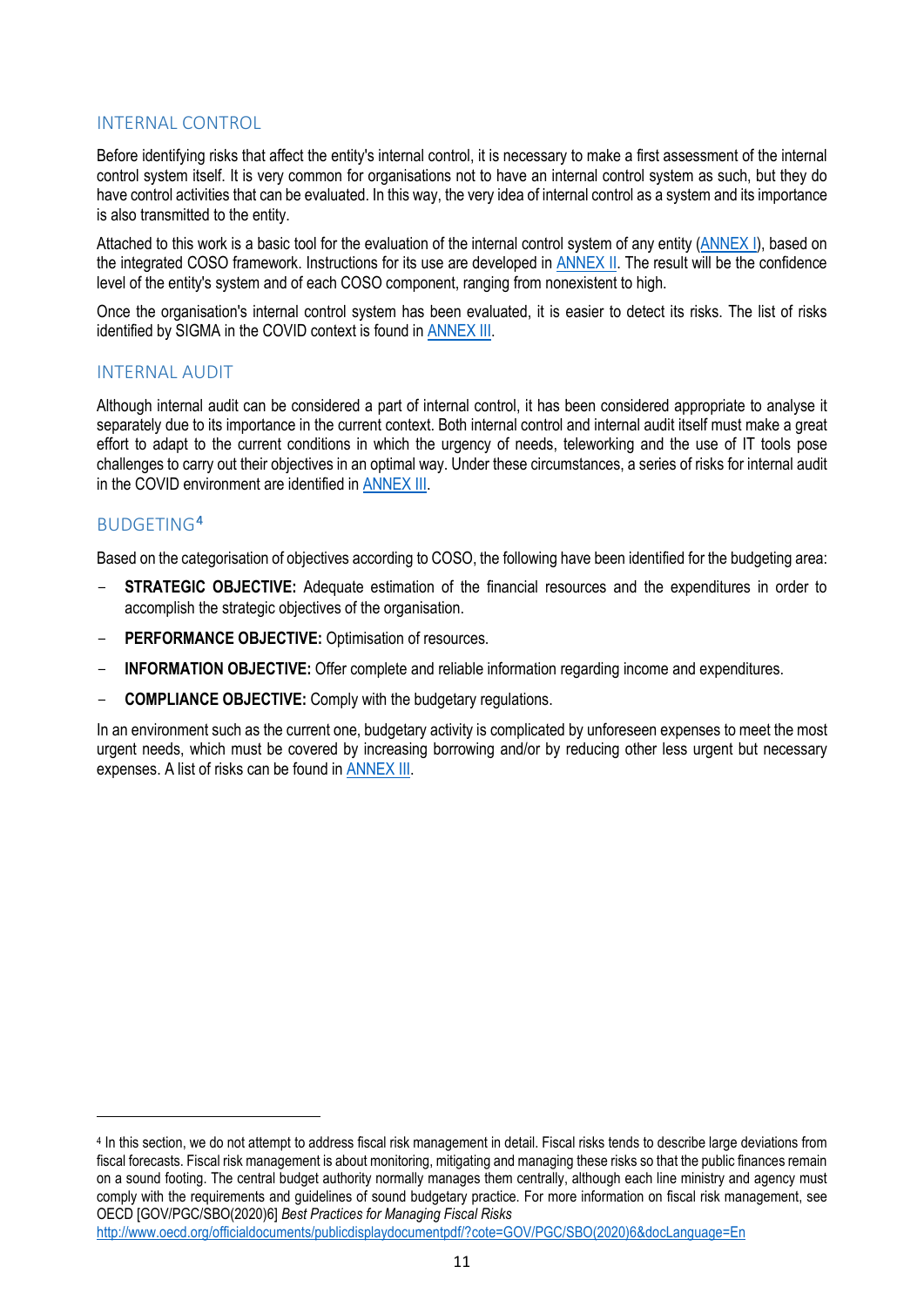# ANNEX I. INTERNAL CONTROL EVALUATION TOOL (EXTERNAL LINK)

The internal control evaluation tool (Annex I) is available online: [www.sigmaweb.org/publications/COVID-risk](http://www.sigmaweb.org/publications/COVID-risk-assessment-guidelines-Annex-1-internal-control-evaluation-tool-SIGMA-March-2021.xlsx)[assessment-guidelines-Annex-1-internal-control-evaluation-tool-SIGMA-March-2021.xlsx.](http://www.sigmaweb.org/publications/COVID-risk-assessment-guidelines-Annex-1-internal-control-evaluation-tool-SIGMA-March-2021.xlsx)

# <span id="page-11-0"></span>ANNEX II. INSTRUCTIONS FOR USE OF THE INTERNAL CONTROL EVALUATION TOOL

The internal control evaluation tool is in Excel format. It is based on the integrated COSO framework and consists of seven tabs as described below:

#### 1. TOTAL EVALUATION

This tab shows the final result of the evaluation. In it, the level of confidence of the entity's internal control system can be seen through a color code.

The tool also shows the system confidence level for each COSO component. In this way, the entity can quickly locate the component that requires immediate improvement actions.

#### 2-6. COSO COMPONENTS EVALUATION

Tabs 2 to 6 correspond to each of the five components of internal control according to COSO: control environment, risk assessment, control activities, information and communication and monitoring activities.

Each tab includes a series of questions related to each of the components and criteria that make up the internal control system according to the COSO Framework, taken as a reference for the development of this work.

Each questionnaire should be completed as follows:

- Affirmative answer: The corresponding box is filled with the value 1.
- Negative answer: The corresponding box is filled with the value 0.
- Answer "in process": The corresponding box is filled with the value 0.5.

At the end of each tab, the final result for each component can be seen once the questionnaire has been completed. Each answer should be accompanied by supporting evidence.

This tool can be used both by an organisation to assess itself and by the internal audit team, to have an initial approximation of the level of confidence of the internal control system. Therefore, two more columns are included (auditee comments and auditor comments) so that both the auditee and the auditor can add their comments.